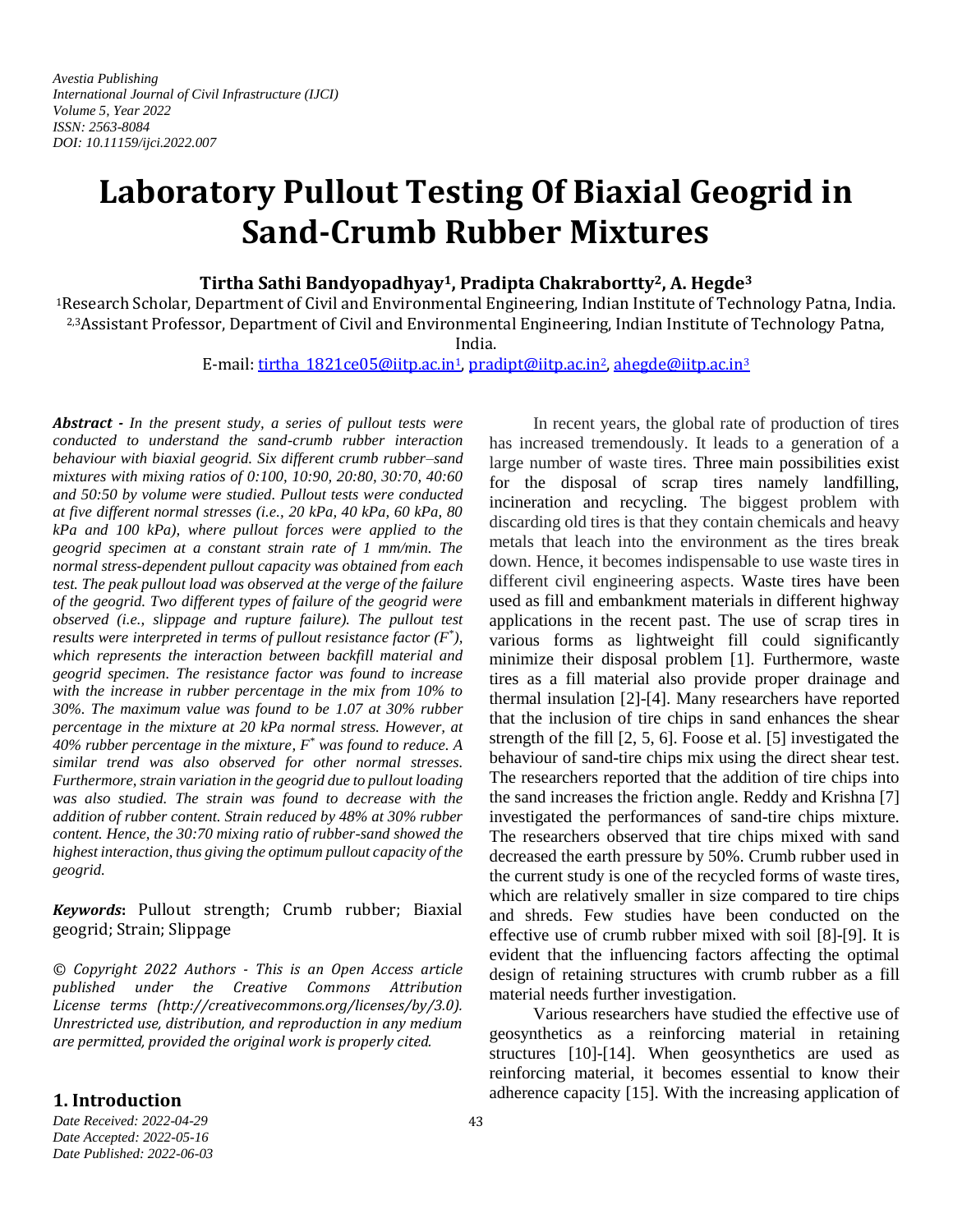geosynthetics in soil reinforcement, the assessment of the mechanical characteristics of geosynthetics and its interaction with the soil is highly desirable. By improving the interaction behaviour of the fill material and the reinforcement, the pullout strength can be increased. Several researchers have performed studies to observe the interaction behaviour of the fill and the reinforcement in recent years [1], [16]-[22]. Various literatures have reported the influence of different types of soil-tire mixtures and geosynthetics on the interface parameters using pullout tests. Tatlisoz et al. [16] conducted the pullout test with tire chips of size ranging from 30-110 mm with sand and sandy silt materials. Higher pullout capacity was observed for the fill with tire chips mixed with sand as compared to other mixes. Ghaaowd and McCartney [21] performed large-scale pullout testing with larger size tire-derived aggregates with sizes up to 300 mm as fill. The researchers used two different geogrids i.e. uniaxial and biaxial as reinforcement. The biaxial geogrid showed higher pullout strength compared to the uniaxial geogrid. Few studies have been conducted on the effect of normal stress on the pullout resistance of geosynthetics. Bernal et al. [1] conducted pullout tests for different types of geosynthetics and tires shreds-sand mixtures as fill. The researchers varied the normal stress between 2-68 kPa. The researchers observed that the pullout strength depends on the type of geosynthetics and normal stress applied. Alfaro et al. [23] conducted the pullout test of geogrid using six different specimen widths. The researchers performed the tests at four normal stresses below 50 kPa. The researchers observed that the maximum effective pullout force increased with the increase in the normal stress. Hence, the above studies reported that the pullout capacity of the geosynthetics depends on the type of the fill material as well as the applied normal stress during pullout tests. However, it can also be noticed from the above studies that the normal stress applied in the pullout tests was relatively low in magnitude. In the current scenario, with increasing traffic loads on the bridges and structures reinforced with geogrids, higher vertical stresses are expected.

Therefore, the current study focuses on the effect of applied normal stress varying from lower to higher magnitudes on the pullout behaviour of the geogrid. Pullout tests were performed with the recycled tire in the form of crumb rubber as fill material. Crumb rubber-sand mixture with mixing ratio of 10:90, 20:80, 30:70, 40:60 and 50:50 were prepared and tested. The results were compared with the sand sample without crumb rubber. The objective of the study described herein was to investigate the feasibility of using crumb rubber as a means to improve the pullout strength and hence enhanced the interface behaviour. This will provide the design engineers the option to select and design the geosynthetics reinforced earthen structures with sand-rubber mixtures as fill. Apart from this, the present study also reports the strain responses of the geosynthetics using pullout tests.

# **2. Materials**

# **2.1. Fill material**

In this study, locally available fine sand mixed with crumb rubber with different proportion was used as the backfill material. Figures 1a-b shows the photographs of the sand and rubber used in the study. Grain size distribution analysis was performed as per the guidelines of ASTM D422 [24]. The sand was found to be poorly graded sand (SP) as per the Unified Soil Classification System (USCS). The grain size distribution curve is shown in Fig. 2. The specific gravity of the sand was found to be 2.67. Apart from sand, crumb rubber was used as a filler mixed with sand in fixed proportions. Grain size distribution for rubber is also shown in Fig. 2. The size of the sand and rubber were kept close to obtain higher particle interaction and a higher degree of homogeneity. The specific gravity of the rubber was 1.04. Optimum moisture content and maximum dry density of all the rubber-sand mixtures were obtained according to ASTM D698 [25]. Shear strength parameters for all the rubber-sand mixtures were obtained by direct shear tests. Table 1 shows the nomenclature, physical properties and shear strength parameter for all the sand-rubber mixtures used in the study. Furthermore, unit weight for all the rubber-sand mixtures was also obtained and shown in Fig. 3. With the increase in the rubber content unit weight of the mixtures was reduced.

# **2.2. Geogrid**

The geogrid used in the study is a biaxial geogrid made of polypropylene having a square aperture of 39 mm  $\times$  39 mm. The thickness of the reinforcement is 1.6 mm with a mass per unit area of  $230 \text{ g/m}^2$ .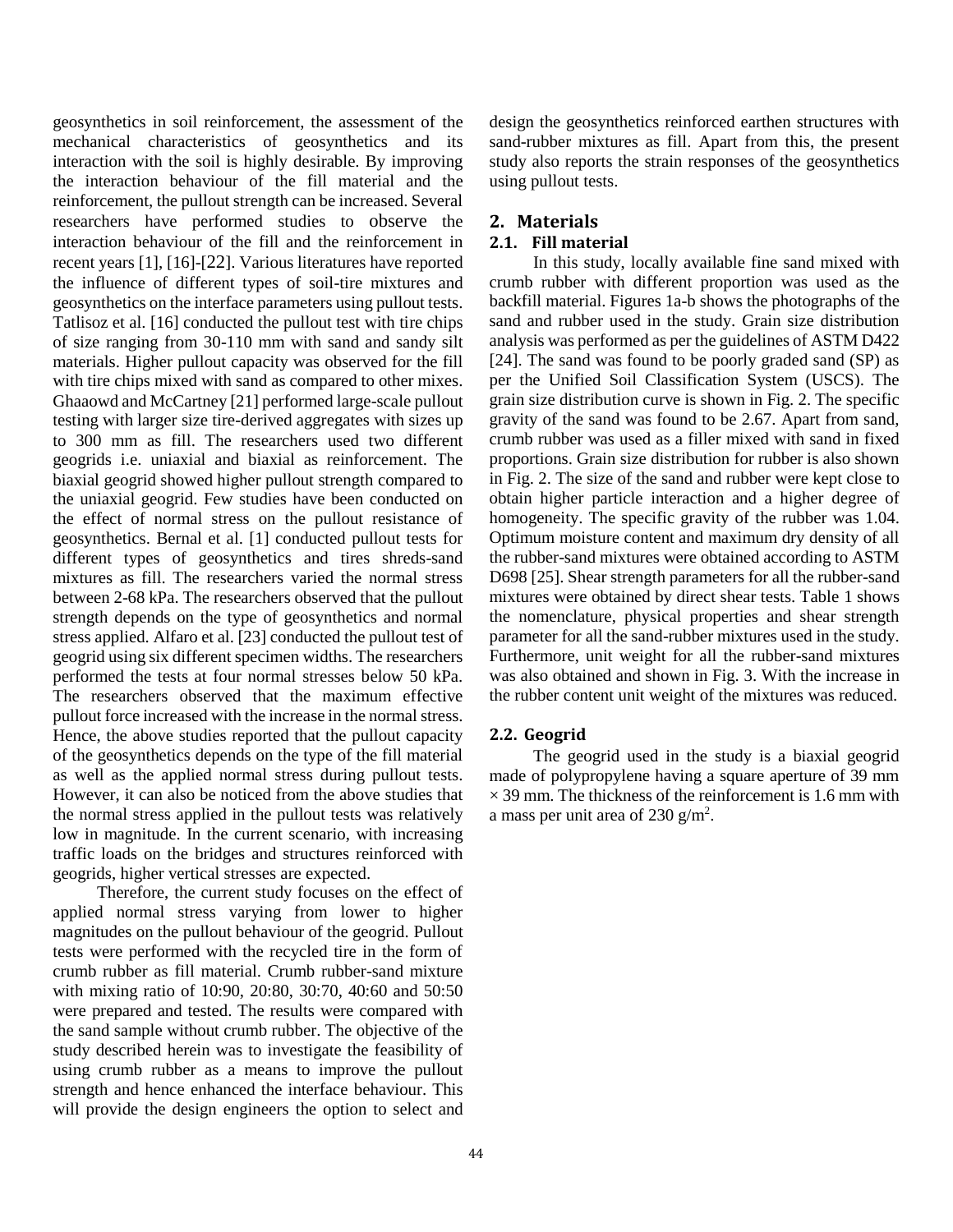

Figure 1a-b. Fill material used in the study (a) Sand; (b) Crumb rubber



Figure 2. Particle size distribution curve for sand and crumb rubber



content

Table 1. Physical properties of sand-rubber mixtures

| Sample<br>name  | Crumb<br>rubber<br>content<br>(% ) | Cohesion<br>(kPa) | Friction<br>angle<br>(degree) | Maximum<br>dry<br>unit<br>weight<br>(kN/m <sup>3</sup> ) | Optimum<br>moisture<br>content<br>(% ) |
|-----------------|------------------------------------|-------------------|-------------------------------|----------------------------------------------------------|----------------------------------------|
| CR <sub>0</sub> | 0                                  |                   | 34                            | 16.56                                                    | 7.43                                   |
| CR10            | 10                                 | 2.6               | 38.3                          | 15.02                                                    | 6.26                                   |
| <b>CR20</b>     | 20                                 | 4.6               | 41.8                          | 13.89                                                    | 5.11                                   |
| CR30            | 30                                 | 6.2               | 44.6                          | 12.93                                                    | 4.52                                   |
| CR40            | 40                                 | 6.6               | 43.9                          | 11.73                                                    | 3.92                                   |
| CR50            | 50                                 | 5.7               | 41.9                          | 10.63                                                    | 3.47                                   |

The tensile strength of the geogrid was obtained by using the multi-rib tensile test method as per ASTM D6637 [26]. The tensile stiffness (J) of the geogrid was found to be 293 kN/m.

## **3. Pullout test**

#### **Apparatus and sampling**

The pullout test was performed as per ASTM D6706 [27]. The pullout box has a plan dimension of 800 mm in length by 550 mm in width and a height of 380 mm. Sleeve plates of thickness 10 mm were attached to the front wall above and below the slot where the geogrid with length 760 mm was attached and pulled. This reduces the lateral load transfer to the rigid front wall of the pullout box. The bottom plate is a horizontal plate fixed to the wall and the top plate is an 'L' shaped steel angle having a length and height of 150 mm and a width equal to that of the pullout box. The geogrid specimen was fixed between the two plates, and embedded inside the fill material to ensure confinement. After filling the material, the pullout box was covered by a 25 mm thick steel plate on top of the fill. A rectangularsection beam is mounted on the top of the steel cover plate to provide the normal loading. The pullout loading was applied using a 75 kN capacity computer controlled electrohydraulic controlled actuator through a steel reaction frame. Tests were conducted at a strain rate of 1 mm/min. The normal stress was also applied with a similar technique and maintained constant throughout the test. Figure 4 shows the schematic view of the pullout testing apparatus used in the study.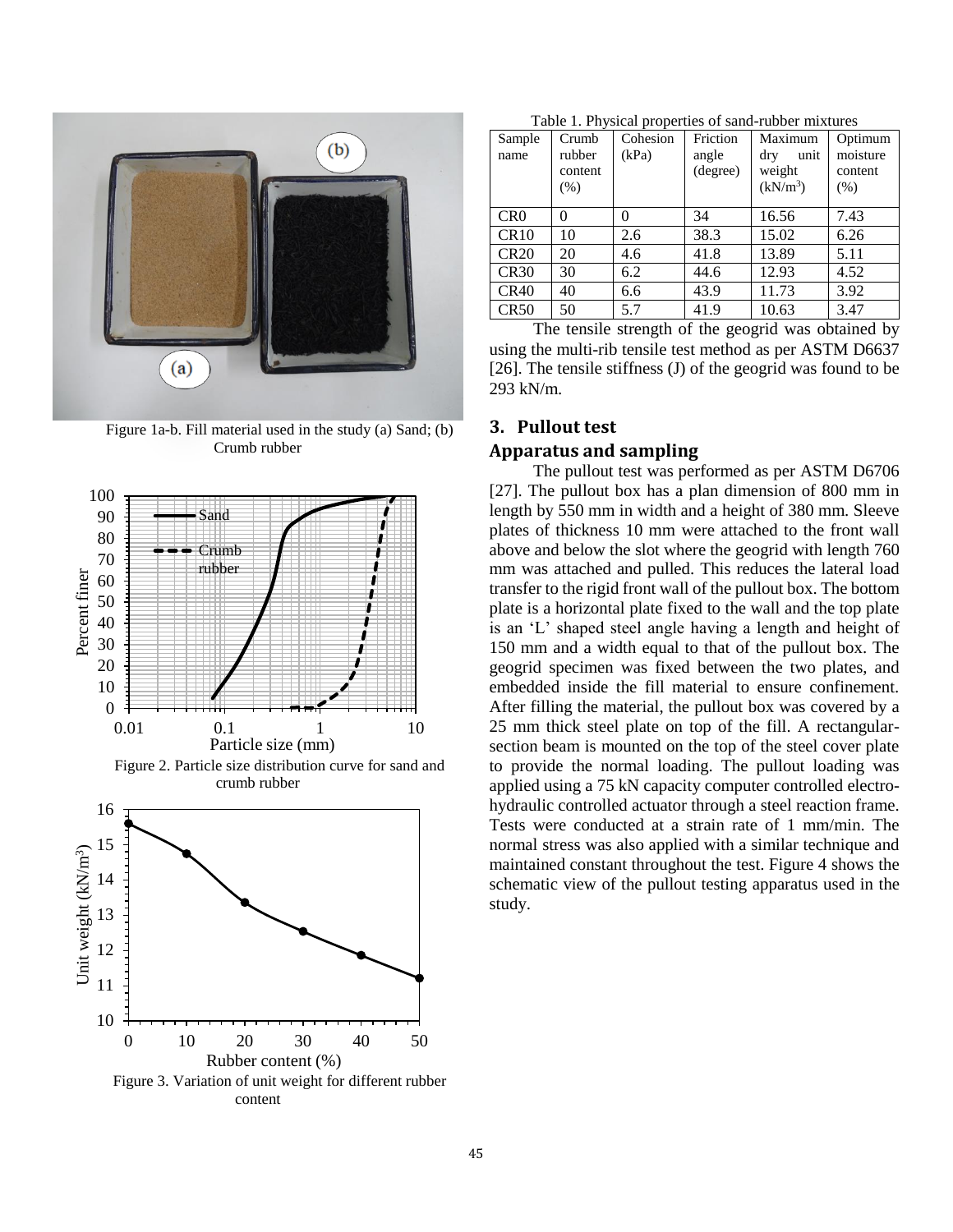

Figure 4. Schematic representation of pullout testing apparatus

Six crumb rubber-sand mixtures were prepared and studied as reported in Table 1. The prepared samples were poured in layers of equal depths into the pullout box without any segregation. All the layers were compacted using a tamping hammer such that a density of almost 90% of the maximum dry density was achieved. After the geogrid and fill were placed, the steel cover plate and the top beam were placed and loading was applied. Tests were conducted at five different normal stresses, i.e., 20 kPa, 40 kPa, 60 kPa, 80 kPa and 100 kPa. The normal stress range was planned to cover the possible modes of failure (i.e., slippage and rupture) of the geogrid. A maximum horizontal displacement of 80 mm was used as a practical limit for deformations in the field. A load cell and linear variable differential transformer (LVDT) were mounted on the pullout loading system to measure the pullout load and the displacement, respectively. These instruments were connected to a data acquisition system. Strain response of the geogrid was also measured during the pullout loading. Strain gauges with a resistance of 350  $\Omega$ were attached at a distance of 300 mm from the end of the sleeve plate.

# **4. Analysis of test results**

## **4.1. Effect of normal stress on pullout resistance**

Pullout resistance variation with horizontal displacement was studied for five different normal stresses. Pullout force per unit width versus displacement curves shown in Fig. 5 indicates a progressive increase in the pullout resistance with the confinement stress. Figure 5a shows the variation of the pullout forces with horizontal displacement for only sand conditions. The different trends in the pullout curves are due to the effect of confining stress. It was observed that the pullout force increased with an increase in normal stress till the peak value. Beyond the peak, the pullout force was found to decrease. The peak pullout was observed at lower horizontal displacement at lower normal stress (20, 40 and 60 kPa). With an increase in the normal stress, the peak pullout was observed at higher displacement. At 100 kPa normal stress, the peak pullout strength of the geogrid sample was reached at the highest displacement. The increase in the normal stress on the sample increases the frictional and passive resistance of the transversal ribs which increases the overall pullout resistance. Figure 5b-d shows the pullout force vs horizontal displacement variation for 20:80, 30:70 and 40:60 rubbersand mixtures, respectively. The 10:90 rubber-sand mixture graph shows a similar trend as 20:80 and the graph for the 50:50 mixture shows a similar trend as 40:60, hence these two figures are not shown here.

The maximum pullout capacity was found to increase by 61% for 30:70 rubber-sand content compared to 0 % at 100 kPa normal stress. Pullout increased by 51% for a rubber-sand mixture of 40:60 at the same normal stress. It was observed that for rubber-sand content from 0:100 to 30:70, slippage failure occurred at lower normal stresses (20, 40 and 60 kPa) and rupture failure occurred at the higher

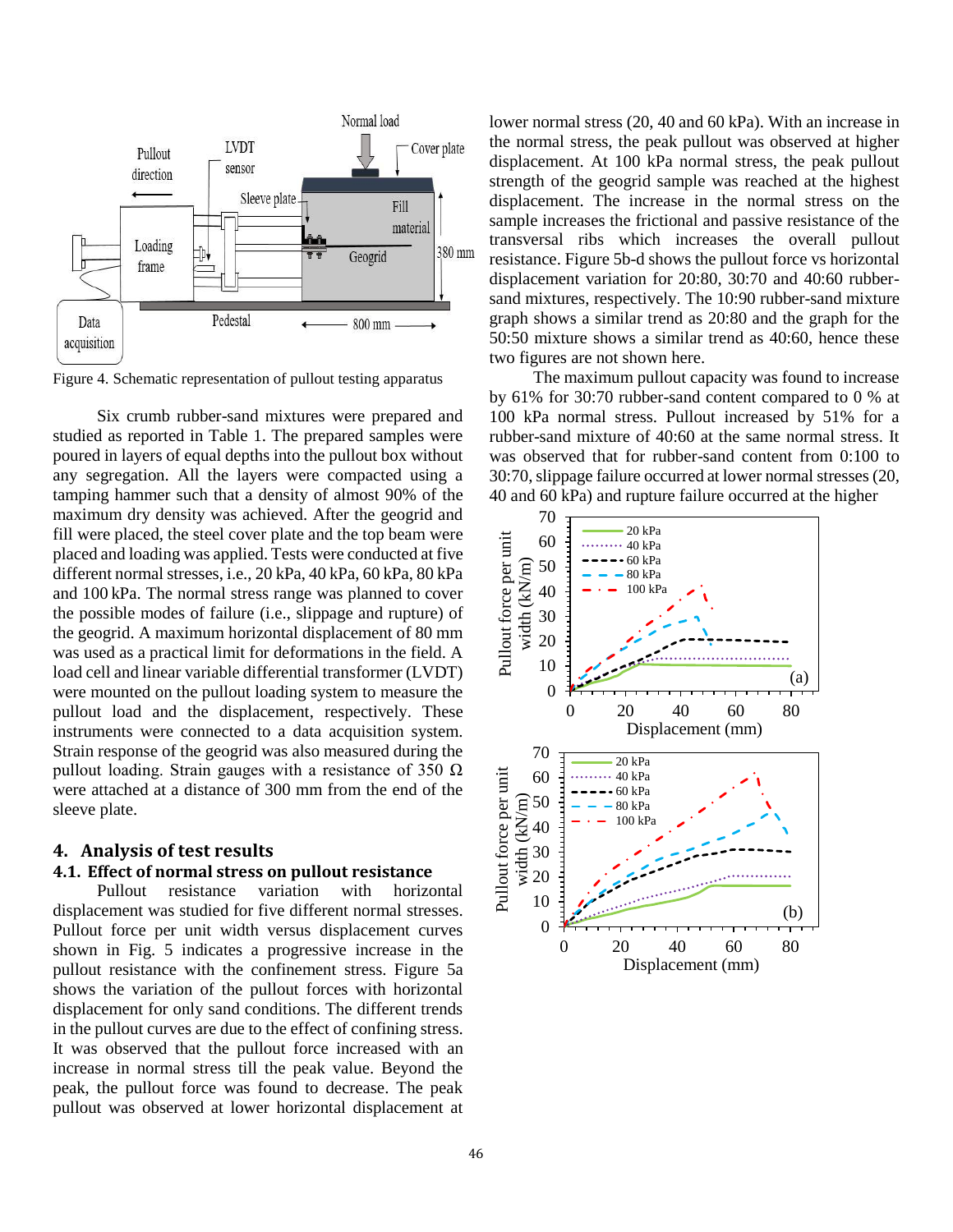

Figure 5a-d. Variation of pullout force per unit width with horizontal displacement of geogrid at rubber-sand content of: (a) 0:100; (b) 20:80; (c) 30:70; (d) 40:60

stress values (80 and 100 kPa). However, at higher rubbersand content of 40:60 and 50:50, rupture failure has occurred only at 100 kPa. The mode of failure of the geogrid specimen in the rubber-sand mixtures was found to depend on the normal stress applied to the sample. After the maximum pullout was reached, slippage of the geogrid was observed due to which the pullout force became constant or started decreasing. In the other case, geogrid was found to break due to rupture or tensile failure, due to which a sudden fall of the pullout force was noticed. Similar observations were reported by Bernal et al. [1] and Tanchaisawat et al. [18]. When the normal stress is applied to the sample, the fill material i.e., the rubber-sand mixtures tend to dilate. However, due to the horizontal and vertical confinement, the dilation of the material is restrained. Hence, the normal stress at the interface increases. This effect is more apparent in the case of higher normal stress due to which higher friction is generated leading to the rupture of the geogrid.

## **4.2. Pullout resistance factor (***F\****)**

The geogrid opposes the pullout by developing shear resistance on both the planes of the geogrid and passive resistance against the transverse ribs. Both these mechanisms are mobilized as a result of elongation. The

maximum pullout forces obtained at different normal stresses at different rubber-sand mixtures were used to calculate the pullout resistance factor  $(F^*)$ . It represents the interaction between backfill material and geogrid specimen as reported by Christopher et al. [28]:

$$
P_r = F^* \times \alpha \times \sigma'_v \times L \times C \tag{1}
$$

where,  $P_r$  is the pullout resistance per unit width in kN/m;  $L$ is the reinforcement length in the anchorage zone in m;  $\sigma'_v$ is the effective vertical stress in kPa;  $\alpha$  is the scale effect correction factor which is taken as 0.8 for geogrid [29], *C* is the effective unit perimeter of geogrid which is equal to 2 and *F\** is the pullout resistance factor. The interaction compares the soil-geosynthetic interface strength with the soil shear strength. Tanchaisawat et al. [18] reported that the interaction coefficient represents the efficiency of the geosynthetics in transferring the stresses from adjacent soil particles to the geosynthetic specimen. Figure 6 shows the effect of normal stress on the variation of pullout resistance factor for different rubber-sand mixtures.

The maximum and minimum values of *F\** are 1.07 and 0.38, respectively which are within the range reported by Tatlisoz et al. [16] and Ghaaowd and McCartney [21]. The pullout resistance factor was minimum at 0% rubber content. With the increase in the rubber content up to 30%, the value of *F\** was found to increase for all the normal stress values. *F\** was found to be 92% higher at 30% rubber as compared to no rubber content at 20 kPa normal stress. The increment was also observed at 10:90 and 20:80 rubbersand mixtures, however, it was less compared to 30:70. *F\**  was found to be 50.4% higher at 40% rubber compared to 0%. Hence, with further addition of rubber (i.e. 40% and 50%), *F\** was found to reduce. The reason for this observation is the angle of internal friction, which was found to increase up to 30% rubber content, after which it decreased. The geogrid opposes the pullout by developing shear resistance on both the planes of the geogrid and passive resistance against the transverse ribs. Similar patterns were observed for other normal stresses as well.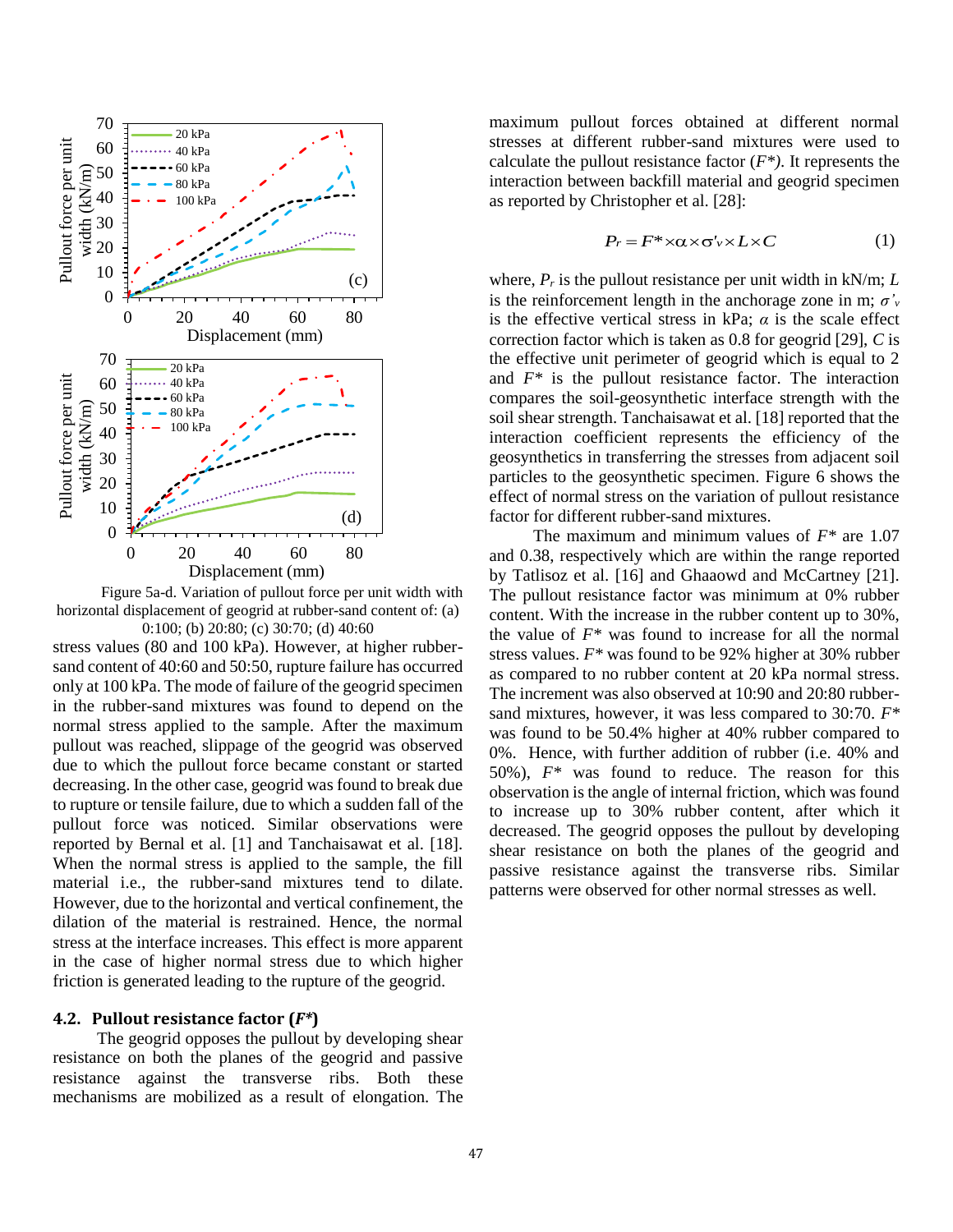

Figure 6. Variation of pullout resistance factor with different crumb rubber percentage

# **4.3. Strain analysis**

Analysing the strain responses of the geogrid at different normal stresses helps in studying the interaction behaviour of the geogrid specimen. It also helps the engineers in designing the geogrid reinforced structure for different vertical loading. It was observed that with the addition of crumb rubber in the sand, strain values decreased. This is because rubber is lighter as compared to sand as shown in Fig. 3, which reduces the overburden load at the geogrid. Figure 7 shows the variation of maximum strain observed at 100 kPa normal stress. It should be noted that the maximum strain presented is the strain obtained at a distance of 300 mm from the end of the sleeve and it may not be the maximum strain of the geogrid specimen. The geogrid strain was found to reduce with the increase in rubber content. Strain value reduced by over 48% at a rubber content of 30% as compared to no rubber content. The strain values decreased further with the increase in the rubber content.

Furthermore, the strain response was compared in terms of strain reduction factor in geogrid (SRFG) at different normal stresses. It is defined as the ratio of the maximum strain value at any specific rubber-sand mixture to the maximum strain value at no rubber content (0:100). Figure 8 shows the variation between rubber content and the SRFG. The strain was found to reduce to 71% at 20:80 rubber mixture compared to no rubber content at 100 kPa normal stress. While it was reduced to 51.6% at 30:70 rubber-sand mixture for the same normal stress value. With the further addition of rubber, the strain was found to reduce as well. Similar patterns of strain reduction were observed for other normal stress values.





Figure 8. Variation of strain reduction factor with rubber content

## **5. Conclusions**

The pullout behaviour of a biaxial geogrid at different sand-crumb rubber sand mixtures was studied in this paper. In this contrast, a series of laboratory pullout tests were conducted. Five different normal stresses were applied to each rubber-sand mixture sample during the experimental study. The maximum pullout resistance was found to increase with the increase in normal stress. The maximum pullout resistance was obtained at 30% rubber, after which it decreased. Pullout resistance was found to increase by 61% for 30% rubber at 100 kPa normal stress. While it was found that the increment was about 51% at 40% rubber content. Pullout resistance factors were calculated for all the rubber-sand mixtures and it was noticed that the factor increased up to 30% rubber content. The maximum value was obtained at 30% rubber i.e., 1.07, which was 92% higher than with only sand backfills. Further addition of rubber to the sand led to a reduction in the resistance factor. Strain at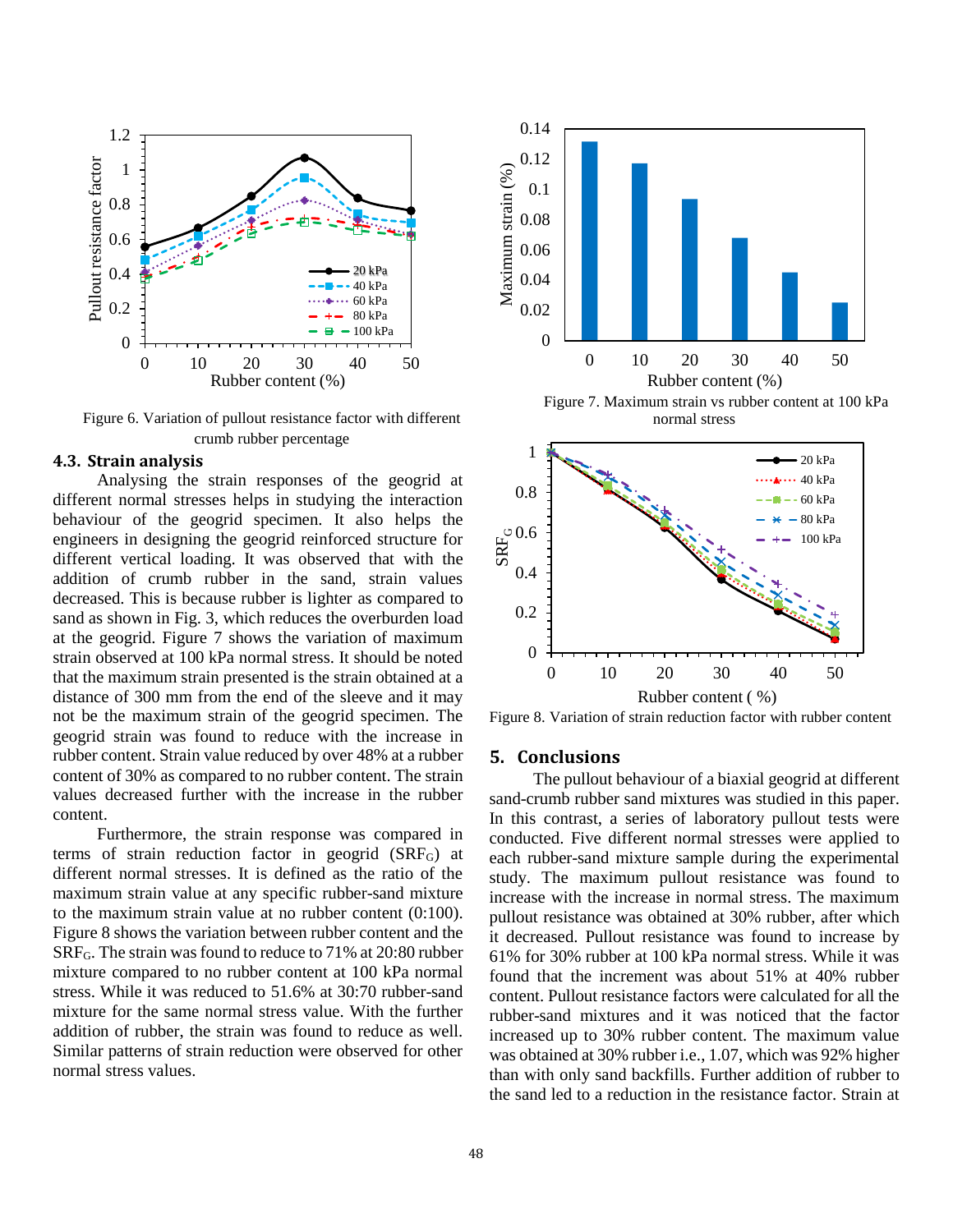the geogrid was also analysed during pullout loading. The maximum strain was observed at no rubber content. With the increase in rubber, the strain was found to decrease. Strain reduction factor was reduced to 51.6% at 30:70 rubber-sand mixture compared to no rubber content at 100 kPa normal stress. Hence, from the overall analysis, it can be concluded that a crumb rubber-sand mixture with 30% rubber is recommended to be used as fill material.

## **References**

- [1] R. Bernal, R. Salgado, R. H. Swan and C.W. Lovell*, "*Interaction between tire shreds, rubber:sand and geosynthetics*," Geosynthetics International,* 4(6) pp. 623-643, 1997.
- [2] D. Humphrey, T. Sandford, M. Cribbs and W. Manion*, "*Shear strength and compressibility of tire chips for use as retaining wall backfill*," Transp. Res. Rec.* 1422, Transportation Research Board. Washington, D.C., pp. 29-35, 1993.
- [3] T. Edil, and P. Bosscher, *"*Engineering properties of tire chips and soil mixtures*," Geotech. Testing J*., 17(4), pp. 453-464, 1994.
- [4] C. Benson, M. Olson, and W. Bergstrom, *"*Temperatures of an insulated landfill liner*," Transp. Res. Rec.* 1534, Transportation Research Board, Washington, D.C., pp. 24-31, 1996.
- [5] G. Foose, C. Benson, and P. Bosscher*, "*Sand reinforced with shredded waste tires,*"* J. Geotech. Engrg., ASCE, 122(9), pp. 760-767, 1996.
- [6] A. Bernal, R. Salgado, and C. Lovell*, "*Laboratory study on the use of tire shreds and rubber-sand in backfills and reinforced soil applications*,"* Final Rep., *Indiana Dept. of Transp., Joint Hwy. Res. Proj*. Rep. No. FHWAIlNIJHRP-96, Purdue Univ., West Lafayette, Ind., 1996.
- [7] S. B. Reddy, A. M. Krishna*, "*Recycled tire chips mixed with sand as lightweight backfill material in retaining wall applications: an experimental investigation*," International Journal of Geosynthetics and Ground Engineering,* 1(4), pp. 1- 11, 2015.
- [8] A. Edinçliler, G. Baykal, A. Saygılı*, "*Influence of different processing techniques on the mechanical properties of used tires in embankment construction*," Waste Management,* 30(6) pp. 1073- 1080, 2010.
- [9] J. S. Yadav, and S. K. Tiwari*, "*A study on the potential utilization of crumb rubber in cement treated soft clay*," Journal of Building Engineering*, *9*, pp. 177- 191, 2017.
- [10] M. M. El-Emam, and R. J. Bathurst, "Influence of reinforcement parameters on the seismic response of reduced-scale reinforced soil retaining walls," *Geotextiles and Geomembranes*, *25*(1), pp. 33-49, 2007.
- [11] G. M. Latha, and A. M. Krishna, "Seismic response of reinforced soil retaining wall models: influence of backfill relative density,*" Geotextiles and Geomembranes*, *26*(4), pp. 335-349, 2008.
- [12] A. K. Panah, M. Yazdi, and A. Ghalandarzadeh, "Shaking table tests on soil retaining walls reinforced by polymeric strips." *Geotextiles and Geomembranes*, *43*(2), pp. 148-161, 2015.
- [13] S. K. Nandan, T. S. Bandyopadhyay, and P. Chakrabortty, "Effect of Backfill Sand Density on Dynamic Response of Mechanically Stabilized Earth (MSE) Walls." *In Proceedings of the Indian Geotechnical Conference 2019,* Springer Singapore, pp. 817-827, 2021.
- [14] T. S. Bandyopadhyay, P. Chakrabortty, and A. Hegde, "Shake Table Studies to Assess the Effect of Reinforced Backfill Parameters on Dynamic Response of MSE Walls," *In Ground Improvement Techniques: Select Proceedings of 7th ICRAGEE 2020,* Springer Singapore, pp. 227-237, 2021.
- [15] M. L. Lopes, and M. Ladeira*, "*Role of specimen geometry, soil height and sleeve length on the pull-out behaviour of geogrids*," Geosynthetics International*, 3, No. 6, pp. 701–719, 1996.
- [16] N. Tatlisoz, T. B. Edil and C. H. Benson*, "*Interaction between reinforcing geosynthetics and soil-tire chip mixtures*," Journal of Geotechnical and Geoenvironmental Engineering,* 124(11), pp. 1109- 1119, 1998.
- [17] N. Moraci and P. Recalcati, "Factors affecting the pullout behaviour of extruded geogrids embedded in a compacted granular soil*," Geotextiles and Geomembranes*, *24*(4), pp. 220-242, 2006.
- [18] T. Tanchaisawat, D. T. Bergado, P. Voottipruex and K. Shehzad*, "*Interaction between geogrid reinforcement and tire chip–sand lightweight backfill*," Geotextiles and Geomembranes,* 28(1), pp. 119-127, 2010.
- [19] S. H. Sadat Taghavi, and M. Mosallanezhad*, "*Experimental analysis of large-scale pullout tests conducted on polyester anchored geogrid reinforcement systems*," Canadian Geotechnical Journal*, *54*(5), pp. 621-630, 2017.
- [20] A. Hegde and R. Roy, "A comparative numerical study on soil–geosynthetic interactions using large scale direct shear test and pullout test," *International*